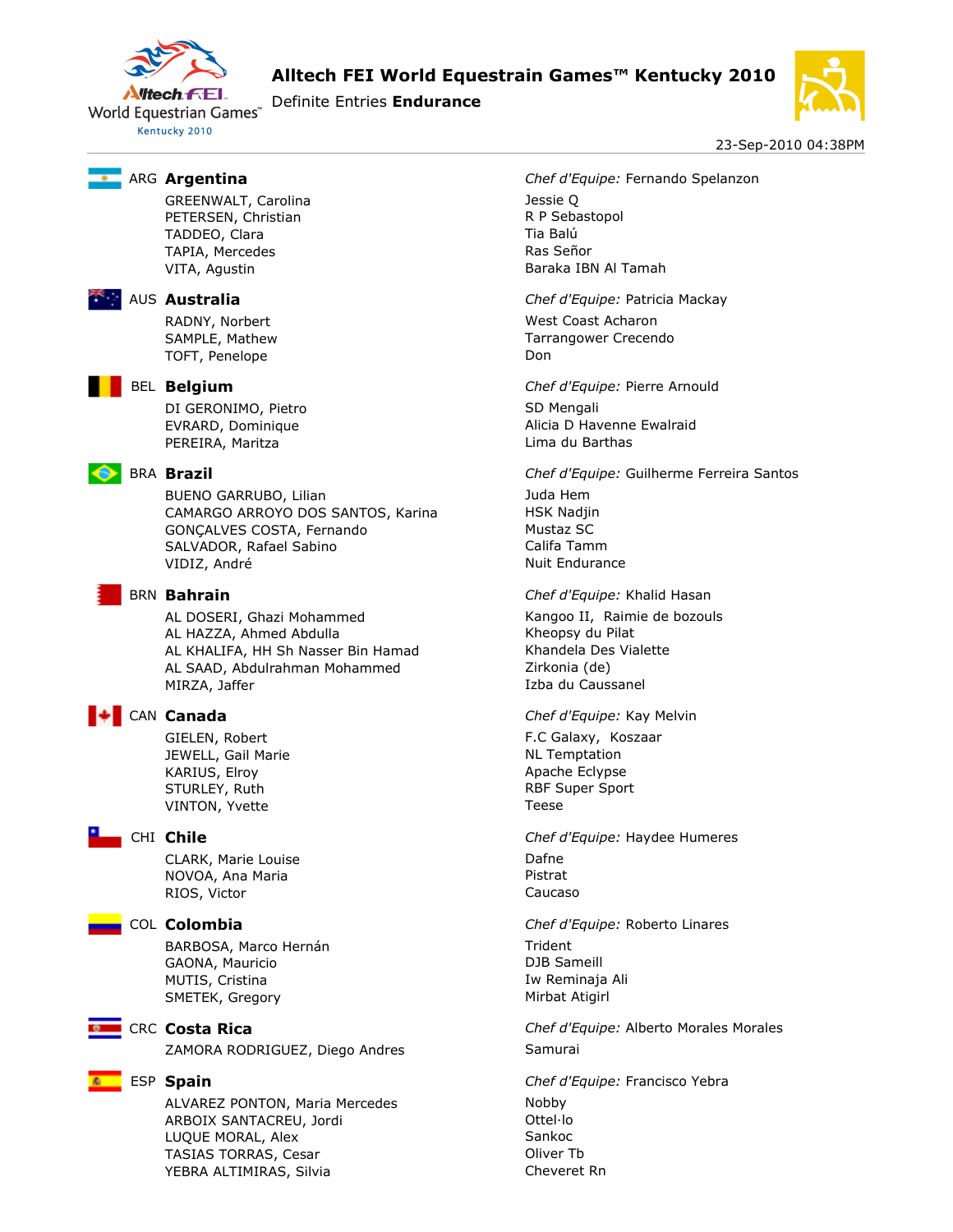ATGER, Virginie **Azim du Florival** CHAKIL, Sarah Sakalia DENAYER GAD, Caroline Gwellik du Parc FRANCES, Jean-Philippe **Hanaba du Bois** Hanaba du Bois MILETTO MOSTI, Cecile **Easy Fontnoire** Easy Fontnoire



BROUGHTON-BOOKER, Beccy Java Sunlight CLAPP, Ros Nazeeka COCKLEY-ADAMS, Janice **Roxanne du Bout du Monde** YEOMAN, Christine Late and Control Metal Control of Late Midday YEOMAN, David **Haszar** Haszar



ARNOLD, Melanie Shaika Bint Kheoma ARNOLD, Sabrina and a structure of the Beau ox FÖRSTER, Gabriela Dr. etter and an annual priceless Gold HATTAB, Petra **Prince Sharif** HITZLER, Belinda Shagar



DE WIT ALDANA, Clarissa **Ali** HERNANDEZ, Roberto Alfonso Mister Ha MANSILLA VARGAS, Jaime Candelita PAIZ LARRAVE, Fernando Farahon PAIZ LARRAVE, Laura LM Ganador



TEHRANI, Mustafa H AF Big Bucks



IACCHELLI, Andrea **Diamina** LALISCIA, Gianluca **LALISCIA**, Gianluca LUI, Martina Jo Farouza STRIANO, Alfonso Waligora VACCARECCI, Antonio Eldor



ENDO, Noriko Pony Boy HONDA, Masanori **Tim** KITAIKE, Hiromi Maqina NISHIYAMA, Chikako **Dameon PJ** SASAKI, Ayame Tausto BL

ZABAVSKA-GRANDER, Alisija Merlin

MATTHAEI, Olivia and a control of the DJB Boomer VOIGTS, Kordula **DC Macproof** 



RÖMER, Carmen Tuff Enuff FA

CHANDLER, Jenny Lace And Fineness HIGGINS, Alison **Twynham el Omar** 

BRANCO, Paulo **Keny du Moulin** COSTA, Ana Margarida **Goziane du Somail** RAPOSO, Joao Xantonio amin'ny fivondronan-kaominin'i Communister de la Titanic

FRA **France** *Chef d'Equipe:* Jean-Louis Leclerc

GBR **Great Britain** *Chef d'Equipe:* Liz Finney

GER **Germany** *Chef d'Equipe:* Ursula Klingbeil

GUA **Guatemala** *Chef d'Equipe:* Jose Fernando Paiz Prem

ITA **Italy** *Chef d'Equipe:* Denis Pesce

JPN **Japan** *Chef d'Equipe:* Fukunari Mitsui

LTU **Lithuania** *Chef d'Equipe:* Charles Granger

NAM **Namibia** *Chef d'Equipe:* Diana Wendy Wucher WUCHER, Anna Afra **DJB K D Fantasia, DJB Mercy Merci** 

NZL **New Zealand** *Chef d'Equipe:* Madonna Harris WORSFOLD, Debby Northwinds Bradley Mcgregor

POR **Portugal** *Chef d'Equipe:* Vasco Avô